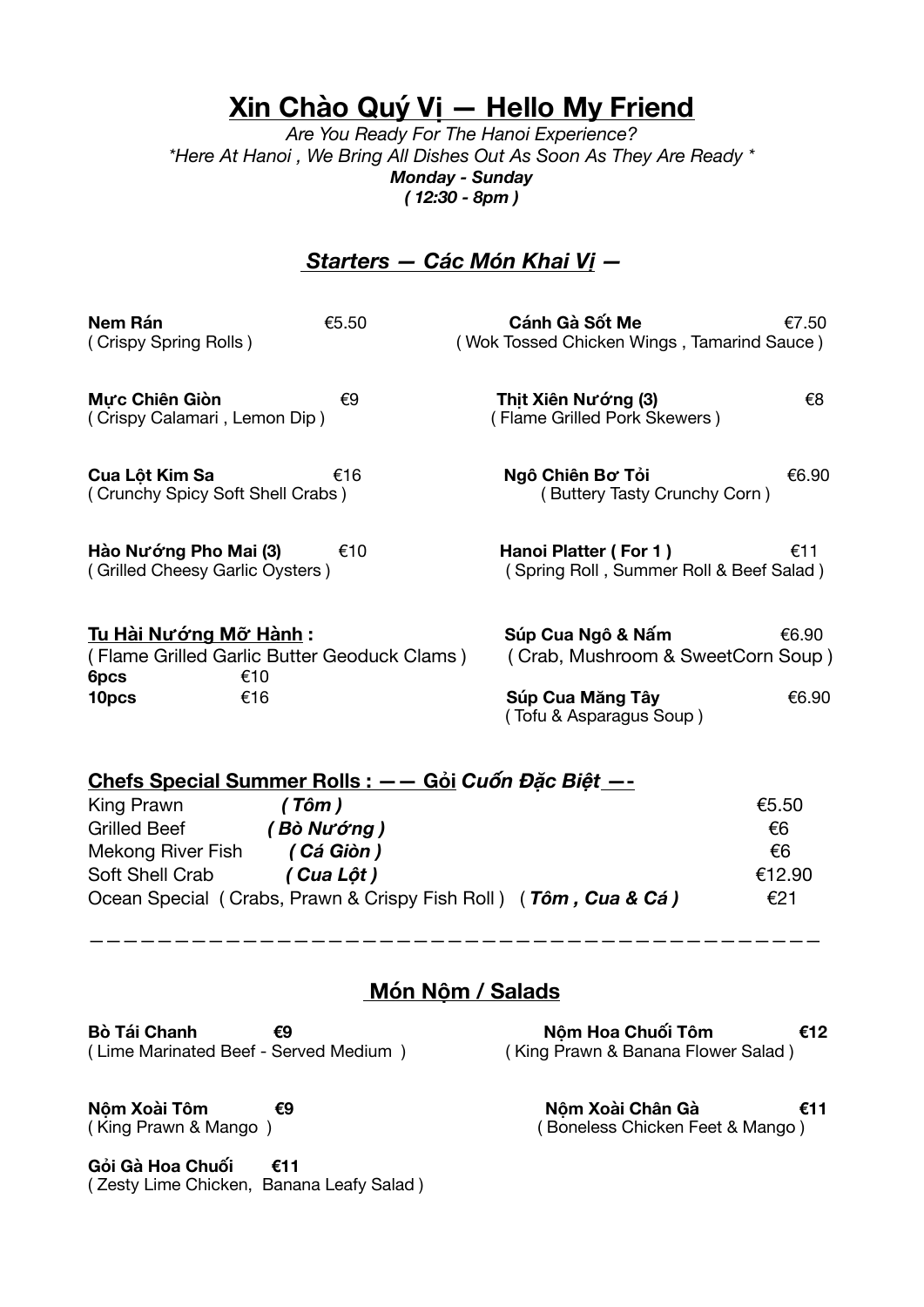### **Phở Bò / Pho Noodle Soups**

*-Add Crispy Dough Sticks ( Thêm Quẩy ) With Your Pho €3*

| Phở Tái<br>(Medium Rare Beef)            | €14 | Phở Chín<br>(Well Done Beef)              | €14 |
|------------------------------------------|-----|-------------------------------------------|-----|
| Phở Đặc Biệt<br>(Special Mix Meat)       | €16 | Phở Tái Chín<br>(Well Done & Medium Rare) | €15 |
| Phở Tôm Đặc Biệt<br>(Special King Prawn) | €1  |                                           |     |

### **Bún / Rice Noodle Dishes**

| Bún Chả<br>(Hanoi Grilled Pork & Noodles)                                                                  | €15 | Bún Bò Huế<br>(Spicy Beef Noodle Soup)                         | €15    |
|------------------------------------------------------------------------------------------------------------|-----|----------------------------------------------------------------|--------|
| Bún Đậu Mắm Tôm<br>(Tofu & Pork, Shrimp Paste Noodles)                                                     | €14 | Bún Riêu Cua Bắp Bò<br>(Special Crab Mince & Beef Noodle Soup) | €16.80 |
| Bún Hải Sản<br>(Special Seafood Noodle Soup)                                                               | €18 | <b>Bún Vit Quay</b><br>BBQ Duck & Noodles)                     | €15    |
| Bún Cá Rô Đồng<br>(Mekong River Fried Fish Noodle Soup) (Steamed Rice Rolls & Pork Sausage, 'nuoc mam dip) | €16 | <b>Bánh Cuốn</b>                                               | €12.90 |

## **Cơm Phần ——— Served With Steamed Rice €15**

 $C$ ơ**m** Gà Quay Cơm Thịt Nướng Cơm Vịt Quay ( Flame Grilled Chicken ) ( Grilled Pork ) ( BBQ Duck )

### *Phở Xào & Cơm Rang* **( Wok Fried Pho** OR **Fried Rice )**

| <b>Exotic Beef or Chicken</b> (Bò, Dứa & Ngô) | €14 |
|-----------------------------------------------|-----|
| <b>Exotic King Prawn</b> (Tôm, Ngô & Dứa)     | €15 |
| Spicy Exotic Seafood (Hải Sản Cay Đặc Biệt)   | €16 |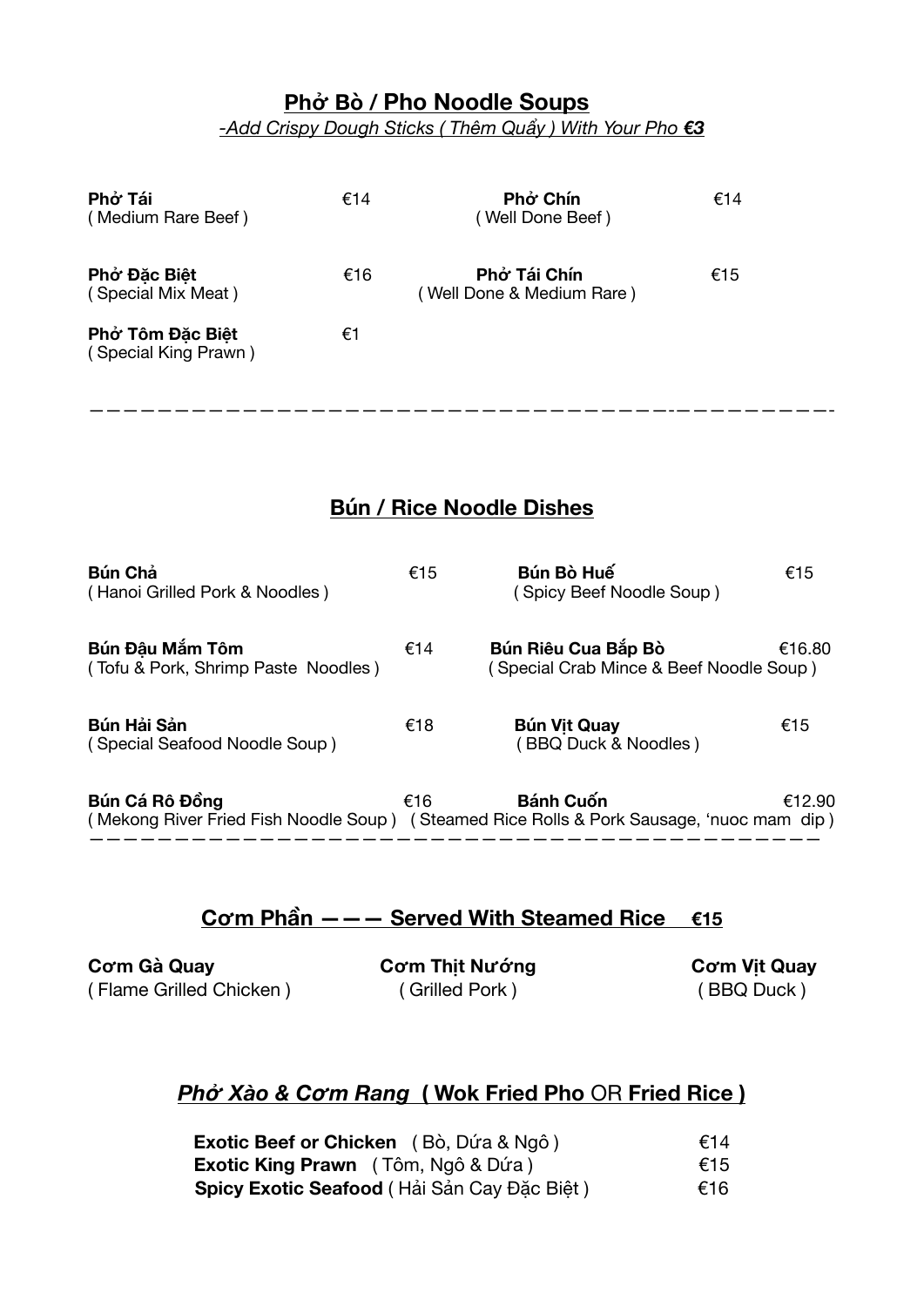#### *Chefs Best Specials - Các Món Chính Đặc Biệt*

*Please Choose Your Sides Seperately*

| Chả Cá Lã Vọng<br>(Flame Fried Dill MonkFish & Noodles)      | €28 | Cá Sốt Chua Ngot<br>(Exotic Crispy Fish, Sweet & Sour Sauce)      | €24 |
|--------------------------------------------------------------|-----|-------------------------------------------------------------------|-----|
| Tôm & Ngô Trứng Muối<br>(Garlic Butter Crispy Prawns & Corn) | €19 | Cá Chiên Đâu Phu Sốt Cay<br>(Crispy Fish, Tofu & Spicy Sauce)     | €24 |
| ốc Xào Xả Ớt<br>(LemonGrass ShellFish)                       | €16 | Mưc Muối Ớt<br>(Salty Pepper Calamari)                            | €16 |
| Sò Điệp Sốt Nấm<br>(Scallops & Special Mushroom Sauce)       | €28 | Cua Lôt & Đâu Trứng Muối<br>(Garlic Buttery Crabs & Crunchy Tofu) | €28 |

*Vua Bít Tết……Siêu Ngon ….Siêu Đặc Biệt…..*€78 ( **The TomaHawk Steak - Hanoi Special Steak** - Served With Assorted Dips, Tempura Veggies & Crunchy Sides. It's Just Yum ! )

#### ———————————————————————————————————————————

### **Vegetarian Starters — Các Món Chay Khai Vị —**

| Gỏi Cuốn Chay<br>(Tofu Summer Rolls)                            | €5    | Nem Rán Chay<br>(Crispy Veg Spring Rolls) | €5 |
|-----------------------------------------------------------------|-------|-------------------------------------------|----|
| Đâu Phu Rán<br>(Crispy Pan Fried Tofu)                          | €6.90 | Nôm Xoài & Đâu Chay<br>(Tofu Mango Salad) | €8 |
| Nộm Hoa Chuối Chay<br>(Special Lime Tossed Banana Flower Salad) | €10   |                                           |    |

**Hanoi Chay Platter** €11 ( Spring Roll , Summer Roll & Mango Salad )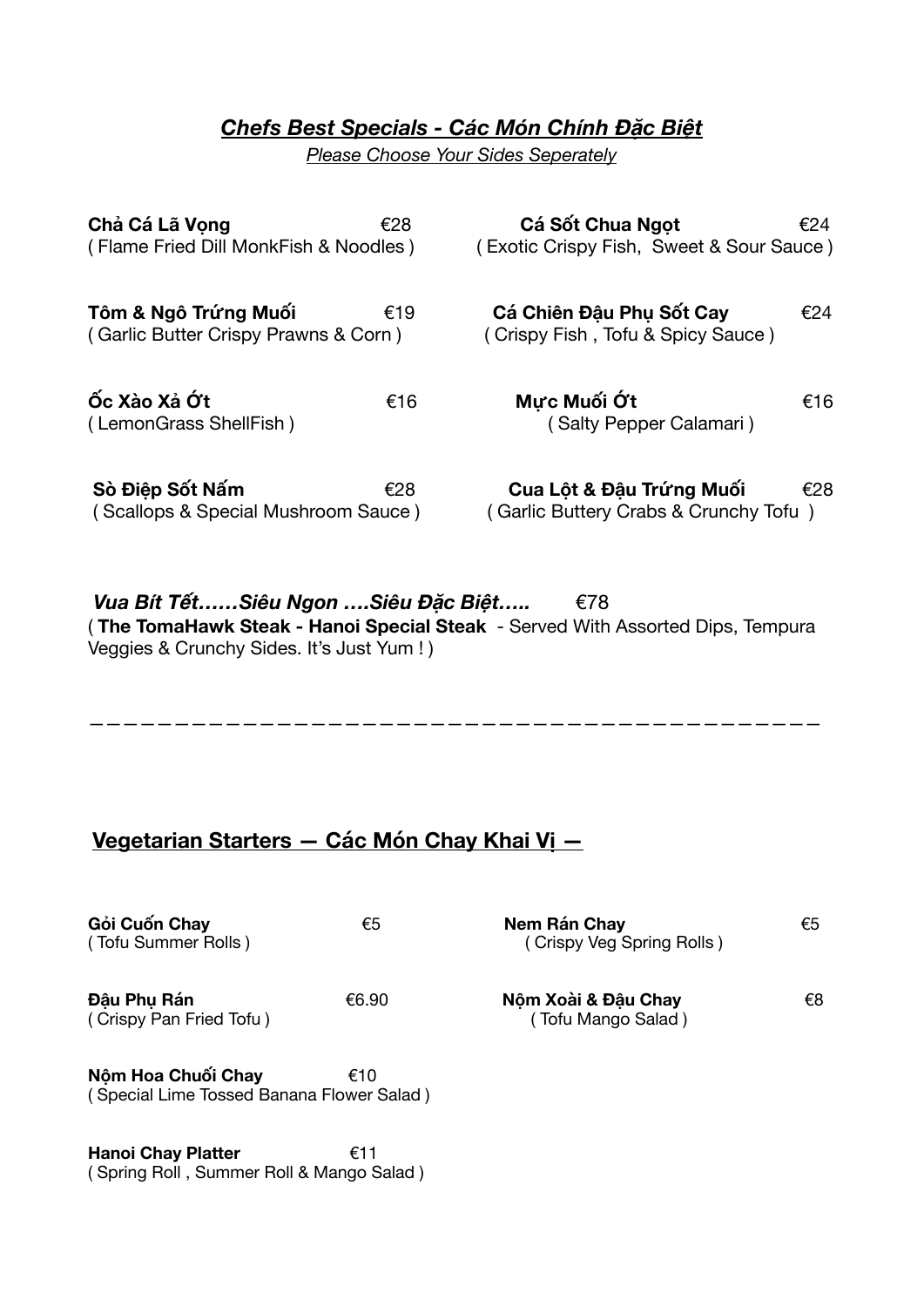#### **Vegetarian MainCourses — Các Món Chay**

*Please Choose Your Sides Seperately* 

| Đâu Phu Sốt Nấm Chay<br>(Special Tofu & Mushroom)           | €12.90 | <b>Sizling Spicy Tofu</b>              | €12.90 |
|-------------------------------------------------------------|--------|----------------------------------------|--------|
| Phở Xào Rau Chay<br>(Mix Veg Fried Pho)                     | €12.90 | <b>Honey Tofu</b><br>(Đậu Phụ Mật Ong) | €12.90 |
| Đâu & Rau Xào Chay<br>(Wok Fried Tofu & Crunchy Greens)     | €14    | Phở Chay<br>(Tofu & Veg Noodle Soup)   | €12    |
| Gà Chay Đặc Biệt<br>(Veggie Chicken, Crunchy Greens & Rice) | €16    |                                        |        |
| Bào Ngư Chay<br>(The Veggie Abalone, Crunchy Greens & Rice) | €19    |                                        |        |

# **Side Dishes — Món Ăn Kèm —**

———————————————————————————————————————————

| <b>Steamed Rice</b>                              | €3 |
|--------------------------------------------------|----|
| <b>French Fries</b>                              | €З |
| <b>Salty Pepper Fries</b><br>(Khoai Tây Muối Ớt) | €5 |
| Măng Chua Ngọt<br>(Vinegar Bamboo Bites)         | €3 |
| Khoai Lang Chiên<br>(Crispy Sweet Potato)        | €5 |
| Rau Củ Muối<br>(Crunchy Veg Bites)               | €З |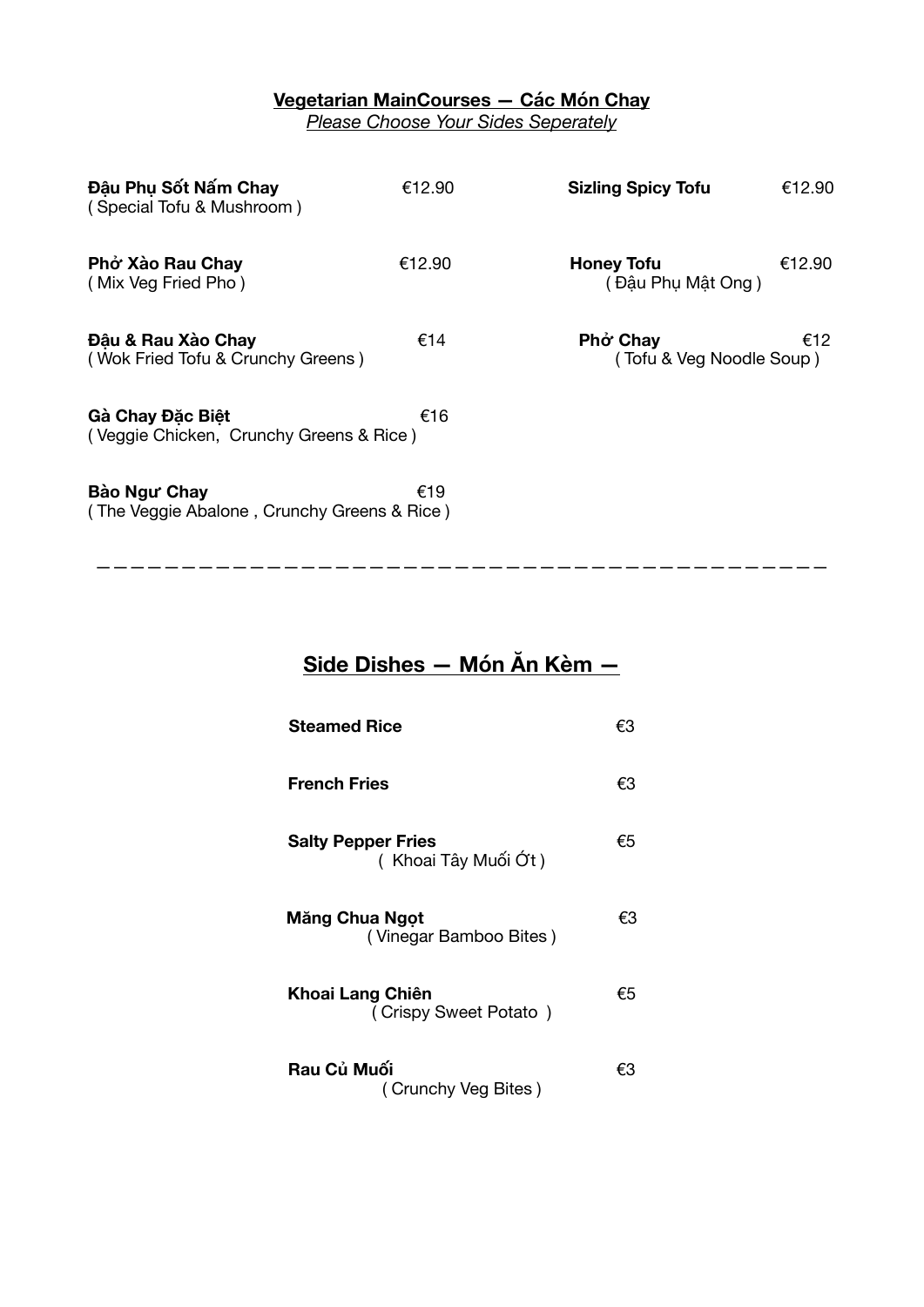#### **Soft Drinks**

| <b>Viet Melon Juice</b><br>(Nước Sấu)                      | €5.50 | <b>Fresh Juiced Orange</b><br>(Nước Cam Vắt)      | €5.50       |
|------------------------------------------------------------|-------|---------------------------------------------------|-------------|
| <b>Orange &amp; Mint Lemonade</b><br>(Cam Vắt & Lá Bắc Hà) | €5.50 | Lemon & Mint Lemonade<br>(Nước Chanh & Lá Bắc Hà) | €5.50       |
| <b>Ice Peach Tea</b><br>(Trà Đào)                          | €5.50 | Ice Lemon Tea<br>(Trà Chanh)                      | €5.50       |
| <b>Coke</b><br><b>Diet Coke</b><br>7up<br>Fanta            | €3    | <b>Still Water</b><br><b>Sparkling Water</b>      | €2.50<br>€3 |

# **Beer & Drink Specials**

| €6        |
|-----------|
| €8<br>€15 |
|           |

8 Years Ginzeng Whiskey **€12** *( The Rare & Delicate Carefully Picked Ginzeng - Anti -Ageing Health Booster Whiskey )* 

#### **White Wines**

| <b>Glass White</b>        | €6     |
|---------------------------|--------|
| Glass Rose                | €7     |
| <b>House White</b>        | €19    |
| Villa Maria (New Zealand) | €24    |
| Sauvignon Blanc           | €26.50 |
| Prosecco Sparkling Wine   | €32    |
| Moet & Chandon Champagne  | €69    |

#### **Red Wines**

| Glass Red                     | €ճ  |
|-------------------------------|-----|
| 1/2 Bottle Cabernet Sauvignon | €15 |
| House Red                     | €19 |
| Borgo Del Mandorlo (Italy)    | €24 |
| Porta 6 (Portugal)            | €22 |
| Cotes Rocheuses (France)      | €39 |
| Chateau De Bechaud (France)   | €39 |